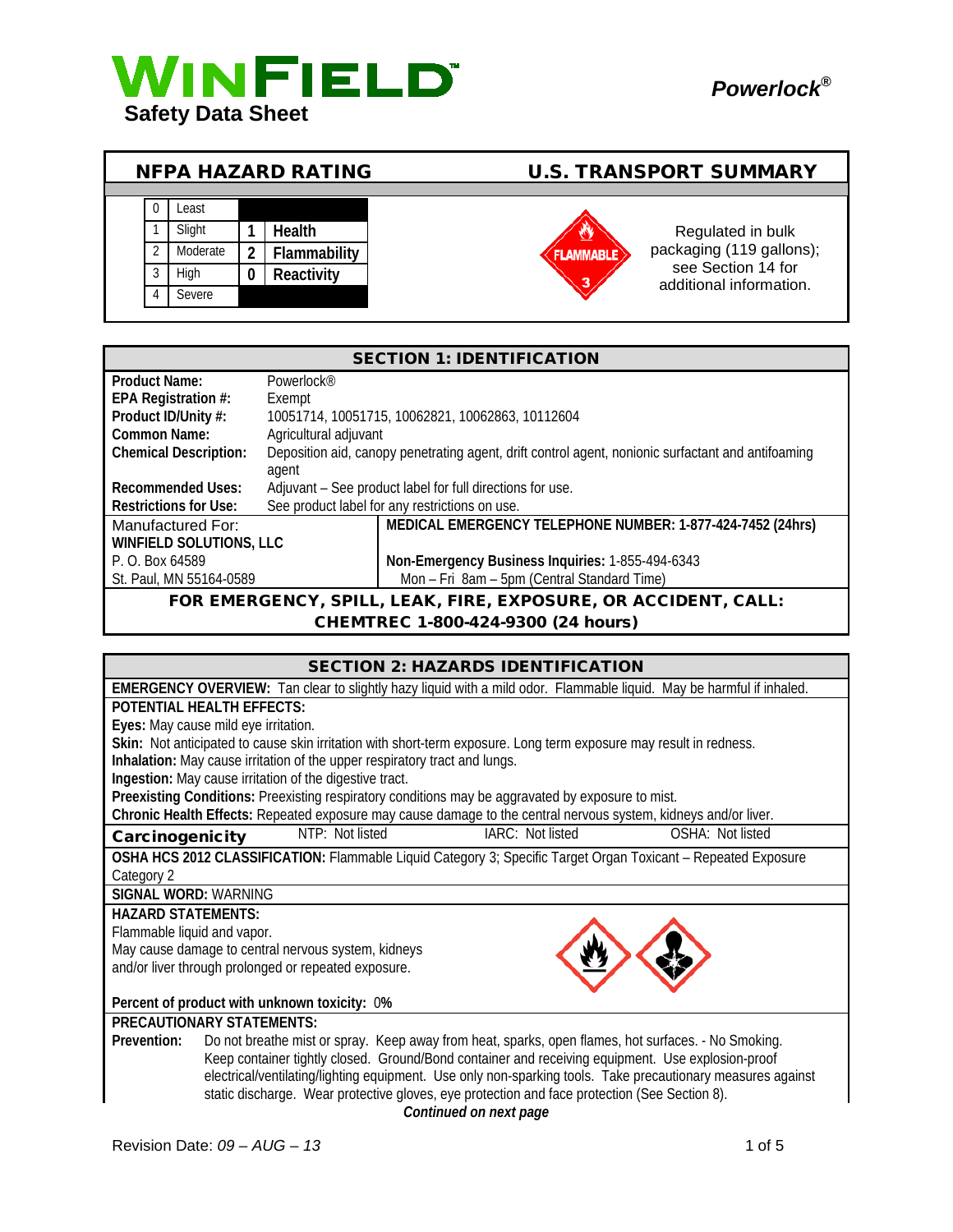**Response: If on skin (or hair):** Take off immediately all contaminated clothing. Rinse skin with water/shower. In case of fire: Use alcohol-resistant foam, universal foam, water spray or water fog to extinguish. Get medical attention if you feel unwell. **Storage:** Store in a well-ventilated place. Keep cool. **Disposal** Dispose of contents/container in accordance with Federal, state and local regulations.

| <b>SECTION 3: COMPOSITION/INFORMATION ON INGREDIENTS</b>                                                                       |                 |                           |  |  |
|--------------------------------------------------------------------------------------------------------------------------------|-----------------|---------------------------|--|--|
| Ingredient                                                                                                                     | $%$ (wt)        | CAS Reg. #                |  |  |
| Ethoxylated nonylphenol, branched                                                                                              | $28.5 - 29.5\%$ | 68412-54-4 or 127087-87-0 |  |  |
| Isopropyl alcohol                                                                                                              | $4.5 - 5.5\%$   | $67 - 63 - 0$             |  |  |
| Poly(ethylene) oxide                                                                                                           | $<1.0\%$        | 25322-68-3                |  |  |
| Benzenesulfonic acid, dodecyl-, calcium salt                                                                                   | $&0.8\%$        | 26264-06-2                |  |  |
| Propanol, 2-methyl-                                                                                                            | $< 0.25\%$      | 78-83-1                   |  |  |
|                                                                                                                                |                 |                           |  |  |
| *Ingredients not specifically listed are non-hazardous and are considered to be confidential business information under 29 CFR |                 |                           |  |  |
| 1910.1200(i).                                                                                                                  |                 |                           |  |  |
| See Section 8 for exposure limits.                                                                                             |                 |                           |  |  |

| <b>SECTION 4: FIRST AID MEASURES</b> |                                                                                                                                                                                                                                    |  |  |
|--------------------------------------|------------------------------------------------------------------------------------------------------------------------------------------------------------------------------------------------------------------------------------|--|--|
| Inhalation:                          | Remove person from contaminated area to fresh air and assist breathing as needed. Seek medical attention<br>if irritation occurs.                                                                                                  |  |  |
| Ingestion:                           | Seek medical attention or call a poison control center for treatment advice. Do not induce vomiting unless<br>instructed to do so by a poison control center or doctor. Do not give anything by mouth to an unconscious<br>person. |  |  |
| Eyes:                                | Flush eyes with clean water for at least 15 minutes. Lift eyelids to facilitate irrigation. If present, remove<br>contact lenses after 5 minutes and continue rinsing. Seek medical attention immediately.                         |  |  |
| Skin:                                | Remove contaminated clothing and wash before re-using. Flush skin with water and then wash with soap<br>and water. Seek medical attention if irritation persists.                                                                  |  |  |

## SECTION 5: FIRE FIGHTING MEASURES

**Suitable Extinguishing Media:** Alcohol-resistant foam, universal foam, water spray or water fog **Unsuitable Extinguishing Media:** Water jet – burning material will float

**Special Fire Fighting Procedures:** Wear NIOSH/MSHA approved self-contained breathing apparatus and full bunker gear. Dike area to prevent runoff and contamination of water sources. Dispose of fire control water later. Avoid breathing vapors; keep upwind.

**Hazardous Combustion Products:** Toxic gases may be formed in a fire situation. Carbon monoxide and other asphyxiates may form as well.

**Unusual Fire and Explosion Hazards:** Closed containers may explode from vapor expansion in high heat. Product may burn under fire conditions. Containers adjacent to fire may be cooled by a stream of water.

## SECTION 6: ACCIDENTAL RELEASE MEASURES

**Personal Precautions:** Refer to Section 8 for personal protective equipment to be worn during containment and clean-up of a spill involving this product.

**Environmental Precautions:** Product is slightly toxic to aquatic organisms. Do not allow spilled product to enter sewers or waterways.

**Methods for Containment:** Contain spilled liquid by diking area with sand or earth. DO NOT use combustible materials such as sawdust.

**Methods for Clean-up:** Cover contained spill with an inert absorbent material such as sand, vermiculite or other appropriate material. Vacuum, scoop or sweep up material and place in a container for disposal. Do not place spilled material back in original container. Eliminate all ignition sources.

**Other Information:** None known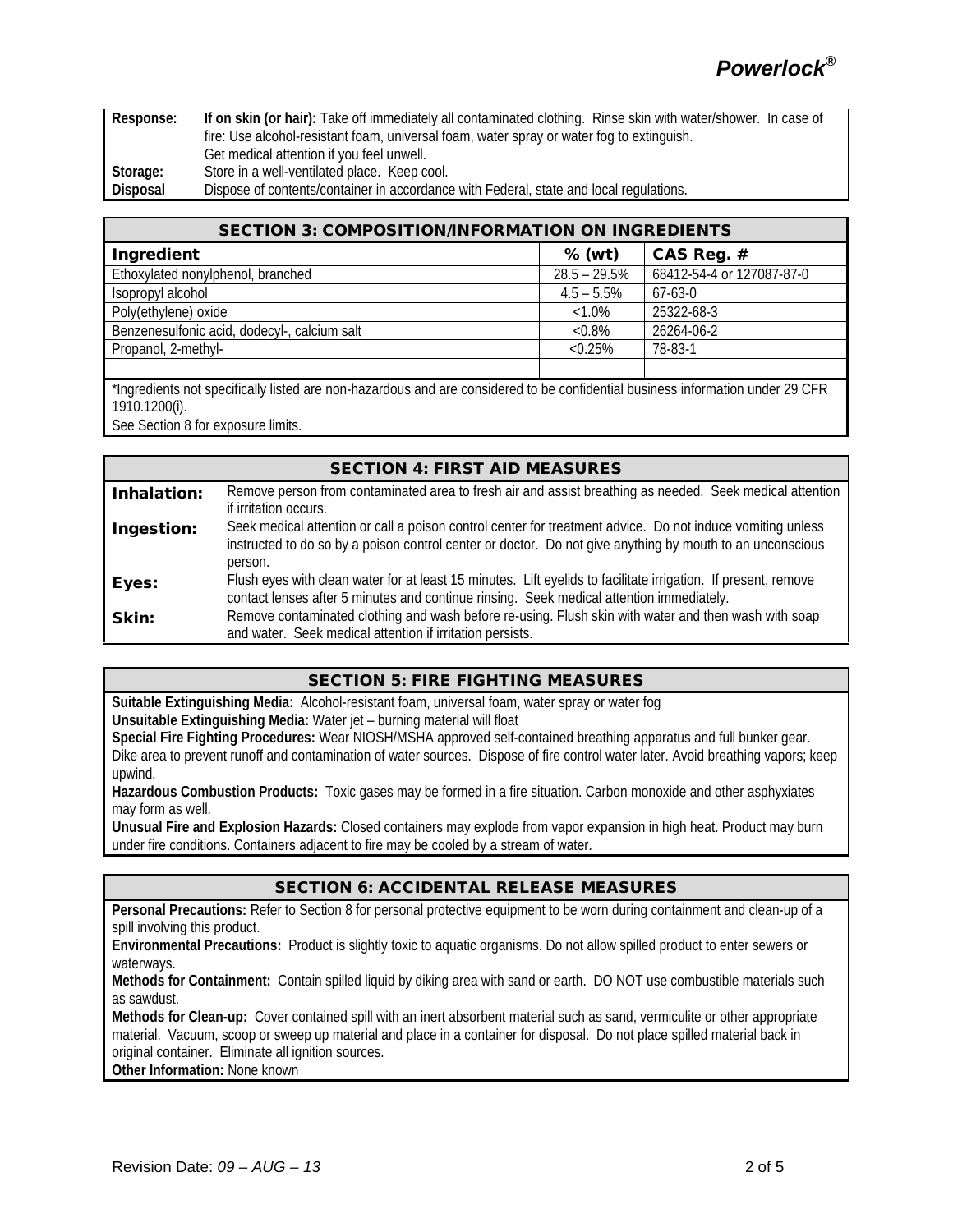### SECTION 7: HANDLING AND STORAGE

**Handling:** Ensure adequate ventilation. Immediately clean up spills that occur during handling. Keep containers closed when not in use. Practice good hygiene after using this material, especially before eating, drinking, smoking, using the toilet, or applying cosmetics. Product thickens when cold.

**Storage:** Store in cool, dry areas away from children, feed and food products and sources of heat or flame. Protect from freezing. Protect package from physical damage.

**Minimum Storage Temperature:** 32°F

**Other Precautions:** Consult Federal, state and local laws and regulations pertaining to storage.

#### SECTION 8: EXPOSURE CONTROLS/PERSONAL PROTECTION

| <b>Exposure Guidelines</b>                                                                                                      |                                                                                                 |                 |                     |  |
|---------------------------------------------------------------------------------------------------------------------------------|-------------------------------------------------------------------------------------------------|-----------------|---------------------|--|
| Component:                                                                                                                      | <b>OSHA PEL</b>                                                                                 | <b>ACGIHTLV</b> | NIOSH REL           |  |
| Isopropyl alcohol                                                                                                               | 980 mg/m3 (400 ppm)                                                                             | 200 ppm TWA     | 980 mg/m3 (400 ppm) |  |
|                                                                                                                                 | TWA                                                                                             | 400 ppm STEL    | <b>TWA</b>          |  |
| Poly(ethylene) oxide                                                                                                            | 10 mg/m3 TWA                                                                                    |                 |                     |  |
| Propanol, 2-methyl- (CAS # 78-83-1)                                                                                             | 50 ppm (TWA)                                                                                    | 50 ppm (TWA)    |                     |  |
| Respiratory Protection: Inhalation of this product may cause irritation of the respiratory tract. When handling this product in |                                                                                                 |                 |                     |  |
| areas which are not ventilated or where exposure limits are exceeded, wear NIOSH approved air-purifying respirator with         |                                                                                                 |                 |                     |  |
| cartridges/canisters approved for use against organic vapors.                                                                   |                                                                                                 |                 |                     |  |
| <b>Engineering Controls:</b>                                                                                                    | Local Exhaust: Provide general or local exhaust ventilation systems to maintain airborne        |                 |                     |  |
|                                                                                                                                 | concentrations below OSHA PELs or other specified exposure limits. Local exhaust ventilation is |                 |                     |  |
| preferred.                                                                                                                      |                                                                                                 |                 |                     |  |
| Protective Gloves: Wear chemical resistant gloves to prevent skin contact.                                                      |                                                                                                 |                 |                     |  |
| Eye Protection: To avoid contact with eyes, wear chemical goggles or full face shield and safety glasses. Contact lenses are    |                                                                                                 |                 |                     |  |
| not protective eye devices.                                                                                                     |                                                                                                 |                 |                     |  |
| Other Protective Clothing or Equipment: Wear long-sleeve shirt, long pants and shoes plus socks to prevent skin contact.        |                                                                                                 |                 |                     |  |
| Work/Hygienic Practices: Never eat, drink, nor use tobacco in work areas. Practice good hygiene after using this material,      |                                                                                                 |                 |                     |  |

especially before eating, drinking, smoking, using the toilet, or applying cosmetics.

#### SECTION 9: PHYSICAL AND CHEMICAL PROPERTIES

| <b>Physical State:</b>      | Liquid                        | Specific Gravity ( $H_2O=1$ ): | $0.94$ (typical)          |
|-----------------------------|-------------------------------|--------------------------------|---------------------------|
| Vapor Pressure (mm Hg):     | Not determined                | Density (Ibs/gallon):          | $7.82 - 7.85$ lbs/gallons |
| Vapor Density (Air=1):      | Not determined                | <b>Freezing Point:</b>         | $10^{\circ}$ F            |
| Solubility in Water (wt %): | Emulsifies                    | <b>Boiling Point/Range:</b>    | Not determined            |
| Viscosity:                  | 5 to 10 centistokes at 77°F.  | pH (1% in water):              | $5.0 - 7.0$               |
| Appearance and odor:        | Tan clear to hazy liquid with | Flash Point:                   | $114^{\circ}$ F           |
|                             | mild odor                     |                                |                           |

#### SECTION 10: STABILITY AND REACTIVITY

**Reactivity:** Flammable liquid

**Chemical Stability:** This product is stable at ambient temperature and pressure, under normal storage and handling conditions. **Possibility of Hazardous Reactions:** Will not occur

**Conditions to Avoid:** Avoid excessive heat, ignition sources, sparks, fires and freezing temperatures

**Incompatible Materials:** Strong oxidizing agents, strong reducing agents

**Hazardous Decomposition Products:** Oxides of sulfur, nitrogen, and other chemicals may be formed in a fire situation. Carbon monoxide and other asphyxiates may form as well.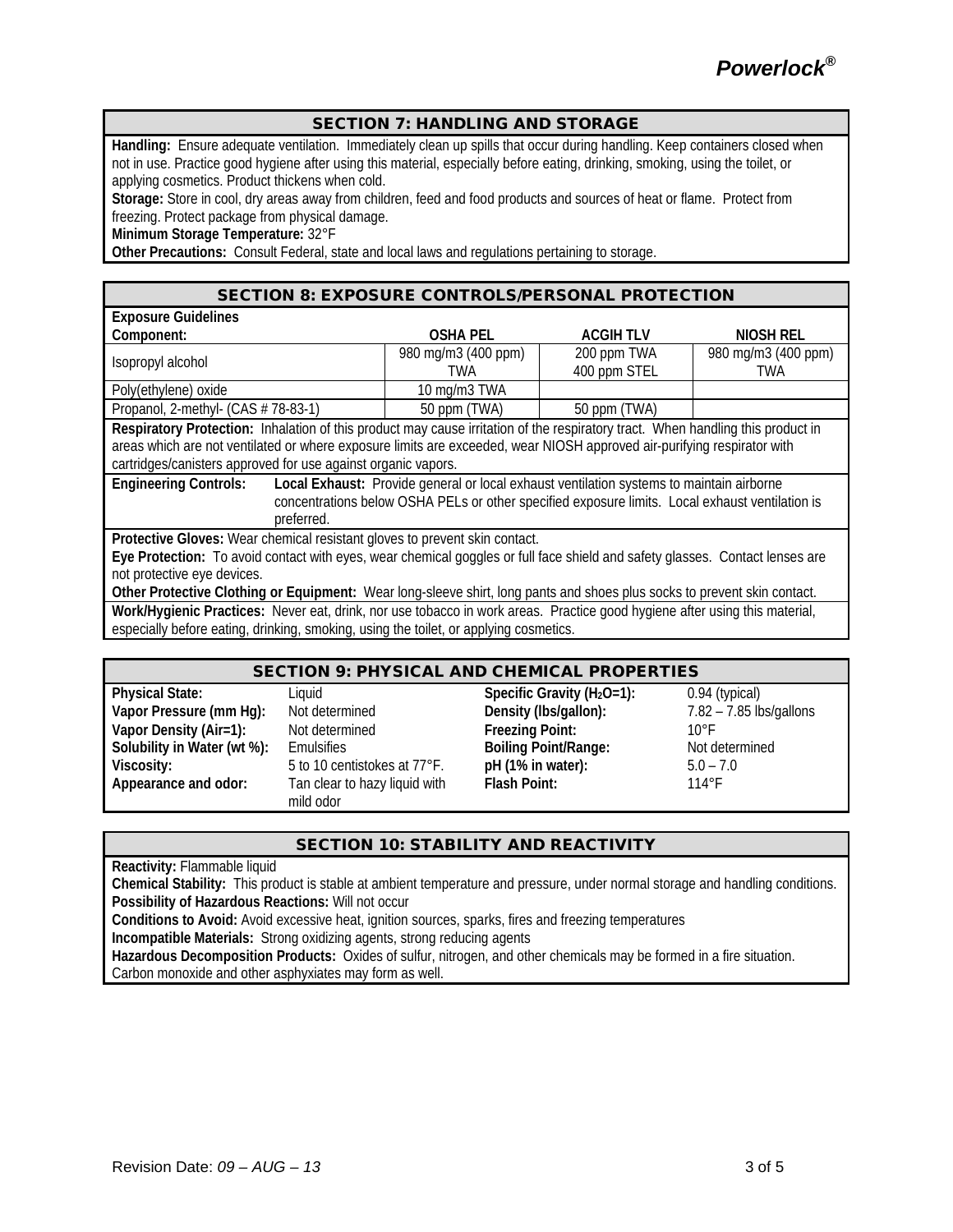| <b>SECTION 11: TOXICOLOGICAL INFORMATION</b>                                                                       |                                                                                                                                                                    |  |  |  |
|--------------------------------------------------------------------------------------------------------------------|--------------------------------------------------------------------------------------------------------------------------------------------------------------------|--|--|--|
| <b>ACUTE TOXICITY</b>                                                                                              |                                                                                                                                                                    |  |  |  |
| Eye Effects:                                                                                                       | May cause mild eye irritation.                                                                                                                                     |  |  |  |
| <b>Skin Effects:</b>                                                                                               | LD50 > 5,050 mg/kg (albino rabbits). Non-irritant (based upon animal testing)                                                                                      |  |  |  |
| <b>Acute Inhalation Effects:</b>                                                                                   | LC50 > 2.16 mg/L (albino rats); No mortality was observed during the study and based upon<br>component data the product is not anticipated to toxic by inhalation. |  |  |  |
| <b>Acute Oral Effects:</b>                                                                                         | LD50 > 5,000 mg/kg (albino rats)                                                                                                                                   |  |  |  |
| Specific Target Organ<br>Toxicity:                                                                                 | Central nervous system, kidneys, liver                                                                                                                             |  |  |  |
| <b>CHRONIC TOXICITY</b>                                                                                            |                                                                                                                                                                    |  |  |  |
| <b>Chronic Effects:</b>                                                                                            | Repeated exposure may cause damage to the central nervous system, kidneys and/or liver.                                                                            |  |  |  |
| Carcinogenicity:                                                                                                   | No component is known to have a carcinogenic effect.                                                                                                               |  |  |  |
| Mutagenicity:                                                                                                      | No component is known to have a mutagenic effect.                                                                                                                  |  |  |  |
| Teratogenicity:                                                                                                    | No component is known to have a teratogenic effect.                                                                                                                |  |  |  |
| <b>Reproductive Toxicity:</b>                                                                                      | No component is known to have an effect on the reproductive system.                                                                                                |  |  |  |
| <b>POTENTIAL HEALTH EFFECTS:</b>                                                                                   |                                                                                                                                                                    |  |  |  |
| Eyes: May cause mild eye irritation.                                                                               |                                                                                                                                                                    |  |  |  |
| Skin: Not anticipated to cause skin irritation with short-term exposure. Long term exposure may result in redness. |                                                                                                                                                                    |  |  |  |
| Inhalation: May cause irritation of the upper respiratory tract and lungs.                                         |                                                                                                                                                                    |  |  |  |
| Ingestion: May cause irritation of the digestive tract.                                                            |                                                                                                                                                                    |  |  |  |
|                                                                                                                    |                                                                                                                                                                    |  |  |  |

| <b>SECTION 12: ECOLOGICAL INFORMATION</b>                                                                                                                   |                                                                                                                                                       |  |  |  |
|-------------------------------------------------------------------------------------------------------------------------------------------------------------|-------------------------------------------------------------------------------------------------------------------------------------------------------|--|--|--|
|                                                                                                                                                             | <b>ENVIRONMENTAL SUMMARY:</b> This product is slightly toxicity to aquatic organisms.                                                                 |  |  |  |
| <b>ECOTOXICITY DATA:</b>                                                                                                                                    |                                                                                                                                                       |  |  |  |
| Fish Acute and Prolonged Toxicity:                                                                                                                          | Pimephales promelas (Fathead Minnow) – NOEC = 10 mg/L; LC50 = 15.17 mg/L<br>Oncorhynchus mykiss (Rainbow Trout) - NOEC = 12.5 mg/L; LC50 = 18.75 mg/L |  |  |  |
| <b>Aquatic Invertebrate Acute Toxicity:</b>                                                                                                                 | Daphnia magna - NOEC = 12.5 mg/L; EC50 = 35.5 mg/L                                                                                                    |  |  |  |
| <b>Aquatic Plant Toxicity:</b>                                                                                                                              | Not determined                                                                                                                                        |  |  |  |
| <b>Bird Acute and Prolonged Toxicity:</b>                                                                                                                   | Not determined                                                                                                                                        |  |  |  |
| Honeybee Toxicity:                                                                                                                                          | Not determined                                                                                                                                        |  |  |  |
| <b>ENVIRONMENTAL EFFECTS:</b><br>Soil Absorption/Mobility:<br>Persistence and degradability:<br><b>Bioaccumulative Potential:</b><br>Other adverse effects: | Not determined<br>Not determined<br>Not determined<br>Not determined                                                                                  |  |  |  |

## SECTION 13: DISPOSAL CONSIDERATIONS

**Waste:** Dispose of in accordance with applicable Federal, state and local laws and regulations. **Container:** Triple rinse and recycle the container or dispose of in accordance with Federal, state and local laws and regulations. **RCRA Characteristics:** It is the responsibility of the individual disposing of this product to determine the RCRA classification and hazard status of the waste. If product is disposed of as purchased – D001.

| <b>SECTION 14: TRANSPORT INFORMATION</b> |                                                                                                                                                                                                                       |  |  |
|------------------------------------------|-----------------------------------------------------------------------------------------------------------------------------------------------------------------------------------------------------------------------|--|--|
| DOT:<br>(Ground)                         | This product is not regulated by the U.S. Department of Transportation in quantities less than 119 gallons.<br>For quantities of 119 gallons or greater:<br>UN1993, Flammable liquid, n.o.s. (Isopropanol), 3, PG III |  |  |
| IMDG:                                    | UN1993, Flammable liquid n.o.s. (Isopropanol), 3, PG III                                                                                                                                                              |  |  |
| (Sea)                                    |                                                                                                                                                                                                                       |  |  |
| IATA:                                    | UN1993, Flammable liquid n.o.s. (Isopropanol), 3, PG III                                                                                                                                                              |  |  |
| (Air)<br>TDG:                            |                                                                                                                                                                                                                       |  |  |
| (Canada)                                 | UN1993, Flammable liquid n.o.s. (Isopropanol), 3, PG III                                                                                                                                                              |  |  |